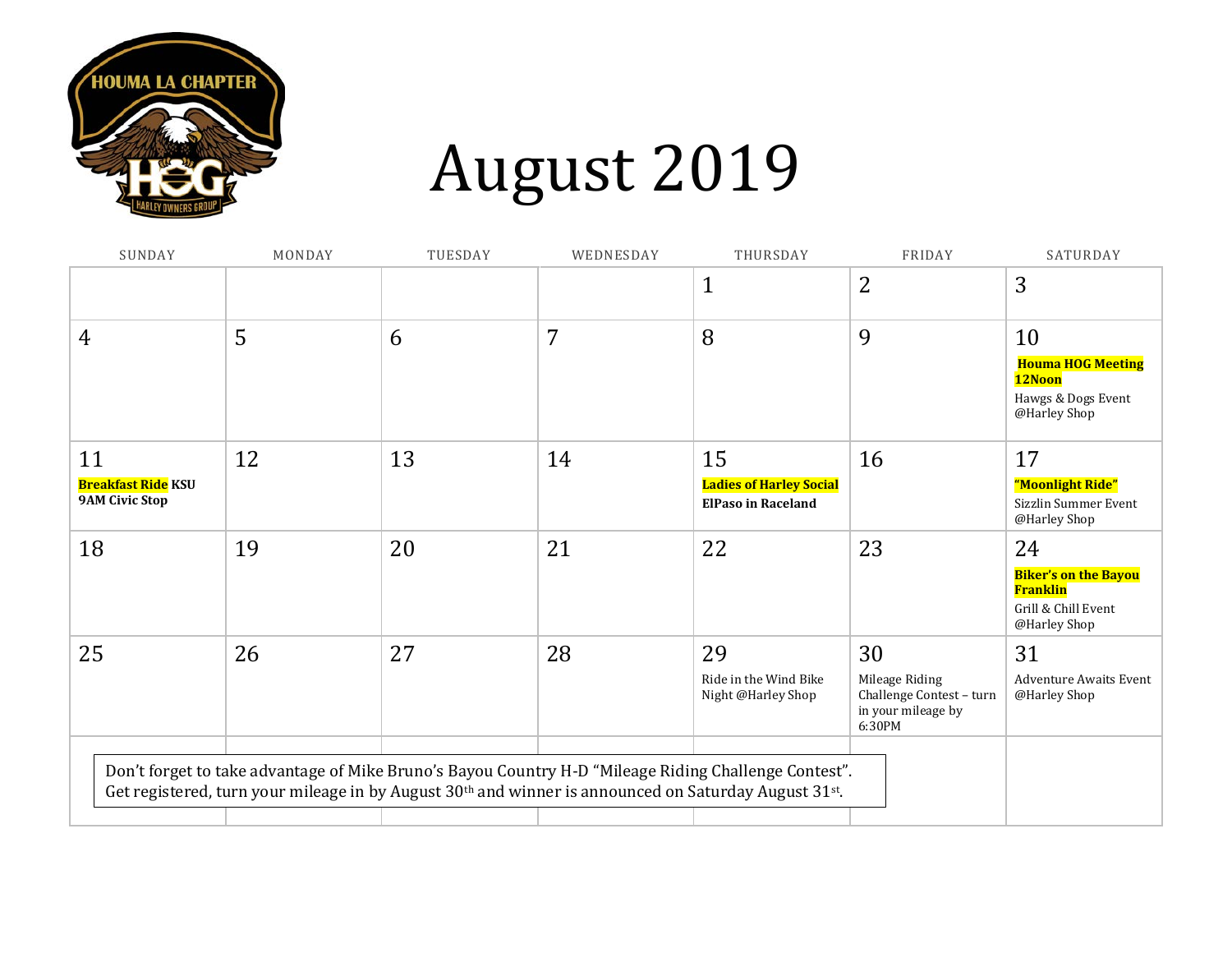

# September 2019

| SUNDAY                                | MONDAY                         | TUESDAY | WEDNESDAY                                     | THURSDAY                             | FRIDAY | SATURDAY                                                                           |
|---------------------------------------|--------------------------------|---------|-----------------------------------------------|--------------------------------------|--------|------------------------------------------------------------------------------------|
| $\mathbf 1$                           | $\overline{2}$                 | 3       | 4                                             | 5                                    | 6      | 7<br><b>Houma HOG Chapter</b><br><b>Shrimp Boil</b>                                |
| 8                                     | 9                              | 10      | 11                                            | 12                                   | 13     | 14                                                                                 |
| 15<br>Toy Drive @Ward 7 in<br>Chauvin | 16                             | 17      | 18                                            | 19<br><b>Ladies of Harley Social</b> | 20     | 21<br><b>Fall Ride Kick-off &amp;</b><br>Pancake Breakfast<br><b>Bike Blessing</b> |
| 22                                    | 23<br>$1^{\rm st}$ day of Fall | 24      | 25                                            | 26                                   | 27     | 28<br>Easy Rider 50th<br>Anniversary Festival in<br>Morganza, LA                   |
| 29                                    | 30                             |         | Don't forget to turn in your RIDE 365 Mileage |                                      |        |                                                                                    |
|                                       |                                |         |                                               |                                      |        |                                                                                    |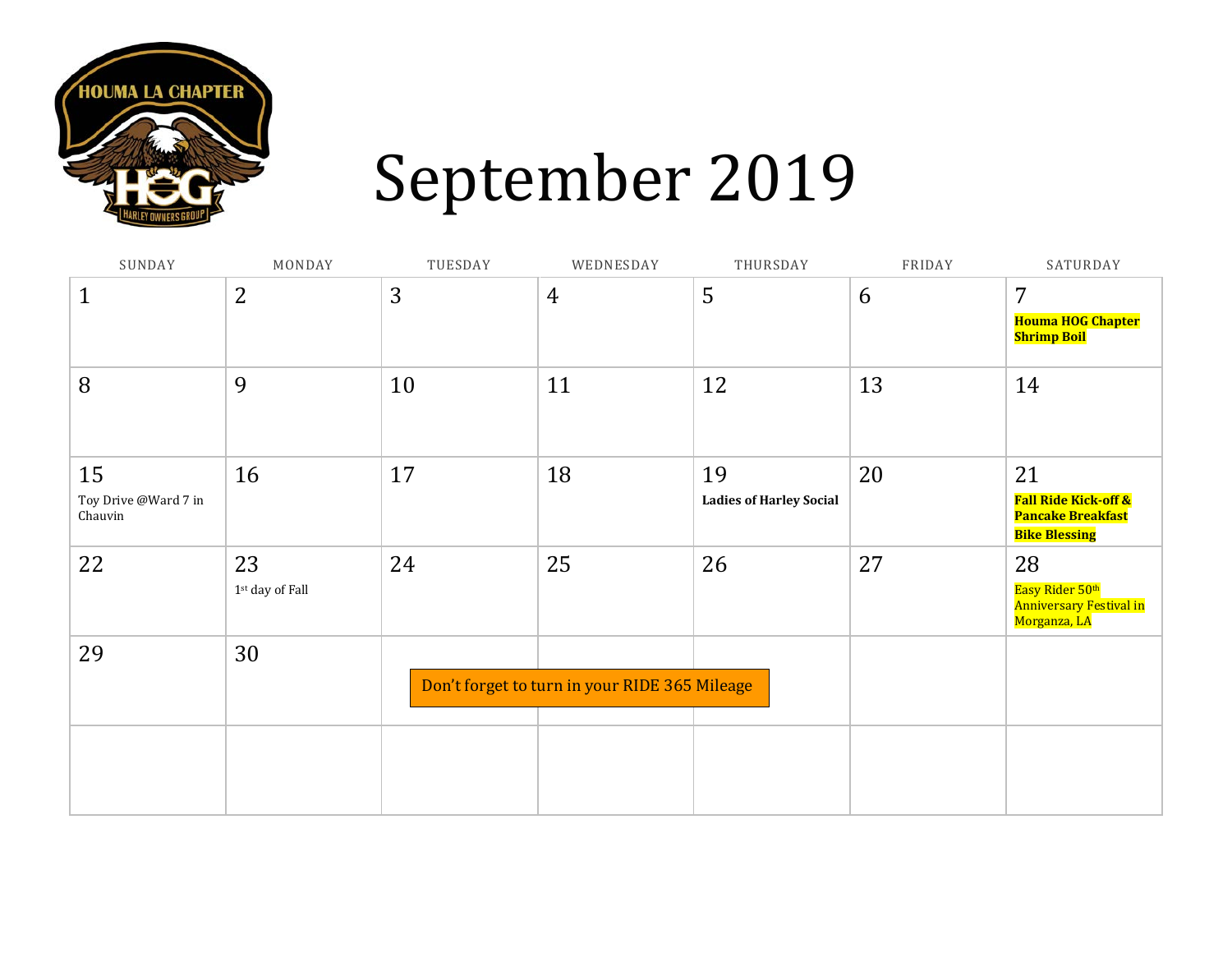

### October 2019

| SUNDAY | MONDAY         | TUESDAY      | WEDNESDAY      | THURSDAY                             | FRIDAY         | SATURDAY                                          |
|--------|----------------|--------------|----------------|--------------------------------------|----------------|---------------------------------------------------|
|        |                | $\mathbf{1}$ | $\overline{2}$ | 3                                    | $\overline{4}$ | 5<br><b>PINK BRA RIDE &amp;</b><br><b>BENEFIT</b> |
| 6      | $\overline{7}$ | 8            | 9              | 10                                   | 11             | 12                                                |
| 13     | 14             | 15           | 16             | 17<br><b>Ladies of Harley Social</b> | 18             | 19                                                |
| 20     | 21             | 22           | 23             | 24                                   | 25             | 26                                                |
| 27     | 28             | 29           | 30             | 31<br>Halloween                      |                |                                                   |
|        |                |              |                |                                      |                |                                                   |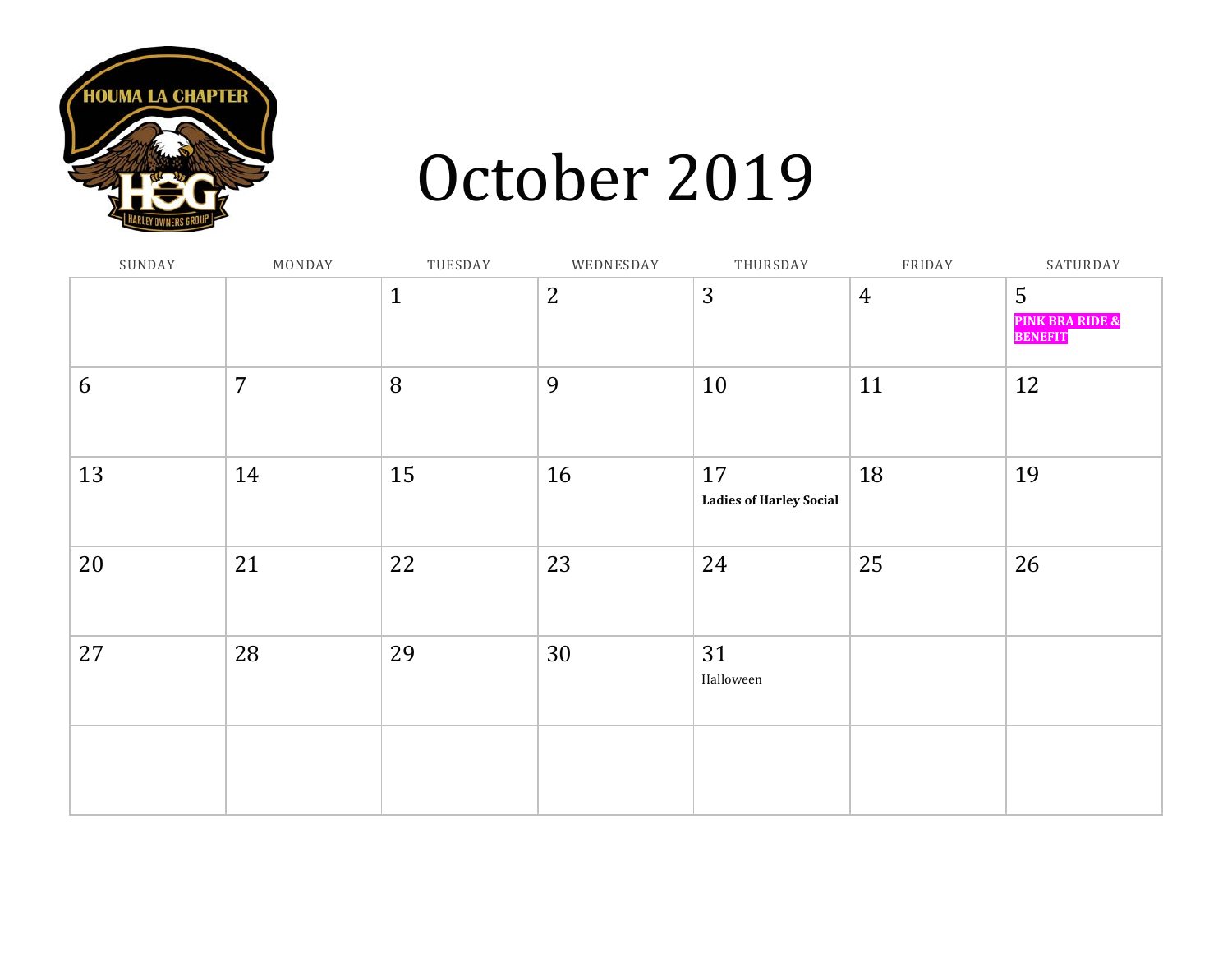

### November 2019

| SUNDAY                                      | MONDAY             | TUESDAY                  | WEDNESDAY | THURSDAY                             | FRIDAY       | SATURDAY                                                    |
|---------------------------------------------|--------------------|--------------------------|-----------|--------------------------------------|--------------|-------------------------------------------------------------|
|                                             |                    |                          |           |                                      | $\mathbf{1}$ | $\overline{2}$                                              |
| 3<br>Daylight Savings Ends                  | $\overline{4}$     | 5<br><b>Election Day</b> | 6         | 7                                    | 8            | 9<br><b>Veterans Coffee &amp;</b><br><b>Dessert</b>         |
| 10<br><b>HOG Chapter Meet &amp;</b><br>Ride | 11<br>Veterans Day | 12                       | 13        | 14                                   | 15           | 16                                                          |
| 17                                          | 18                 | 19                       | 20        | 21<br><b>Ladies of Harley Social</b> | 22           | 23<br><b>Houma Veteran's</b><br>Outreach "Gumbo<br>Cookoff" |
| 24                                          | 25                 | 26                       | 27        | 28<br>THANKSGIVING                   | 29           | 30                                                          |
|                                             |                    |                          |           |                                      |              |                                                             |